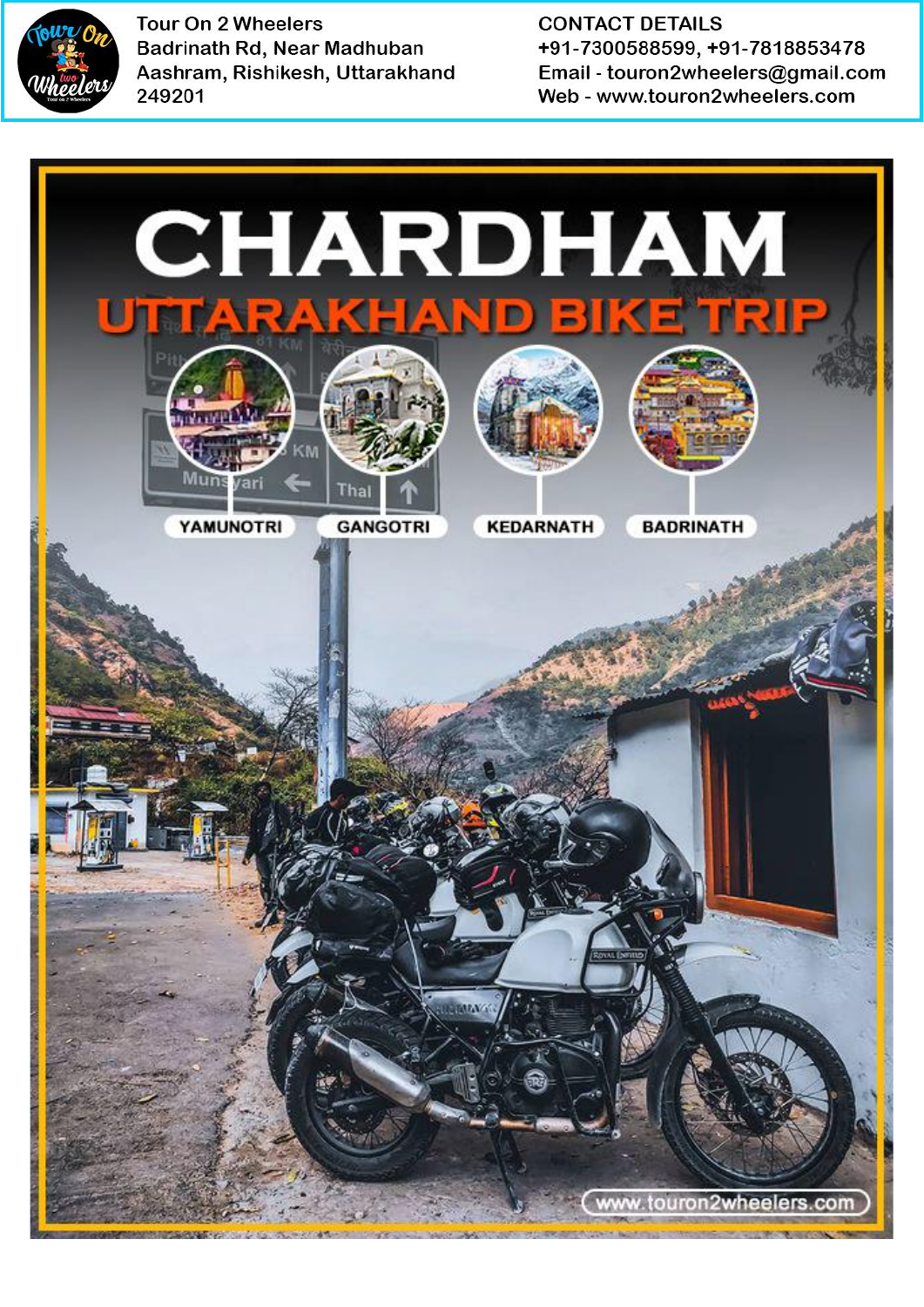

**CONTACT DETAILS** +91-7300588599, +91-7818853478 Email - touron2wheelers@gmail.com Web - www.touron2wheelers.com

# **UTTARAKHAND CHARDHAM BIKE TRIP 2022 – 11N/12D Departure Date – 15-Sept-2022**

Chardham Bike Trip in Uttarakhand is combined with pilgrimage and adventurous tour at Garhwal Himalayas. Here we are bringing you to experience this biking expedition in Uttarakhand along with pilgrimage tour.

If you are planning Chardham Bike Trip in Uttarakhand then this trip can be best way to experience ride along with river and dense forest through Garhwal Himalayas.

This 12 Days char dham bike trip starting from Rishikesh and will complete 1500 KM circuit from tarmac road to nightmarish off-road trails, Rishikesh, Mussoorie, Barkot, **Yamunotri Dham,** Uttarkashi, Harsil Valley, **Gangotri Dham** will be major destination that we will cover in first 5 Days.

After completing Gangotri Dham will reach Sonprayag to trek up to **Kedarnath Ji,** and then Chopta, Tungnath Temple, Joshimath, **Badrinath Dham** will be completing in next 7 days.

Chardham Bike Trip including bike, fuel, experienced RE mechanic, fuel, food, accommodation, luggage and back-up vehicle. Here at Tour On 2 Wheelers you just ride safe and enjoy your journey and rest our team will take care.

## **Package Price – INR 35500 Per Person on DUAL RIDER INR 42500 Per Person on SINGLE RIDER**

**Supplement Cost – INR 7500 PP – Himalayan Bike on Dual INR 12500 PP – Himalayan Bike on Solo INR 6500 PP – Accommodation on Double**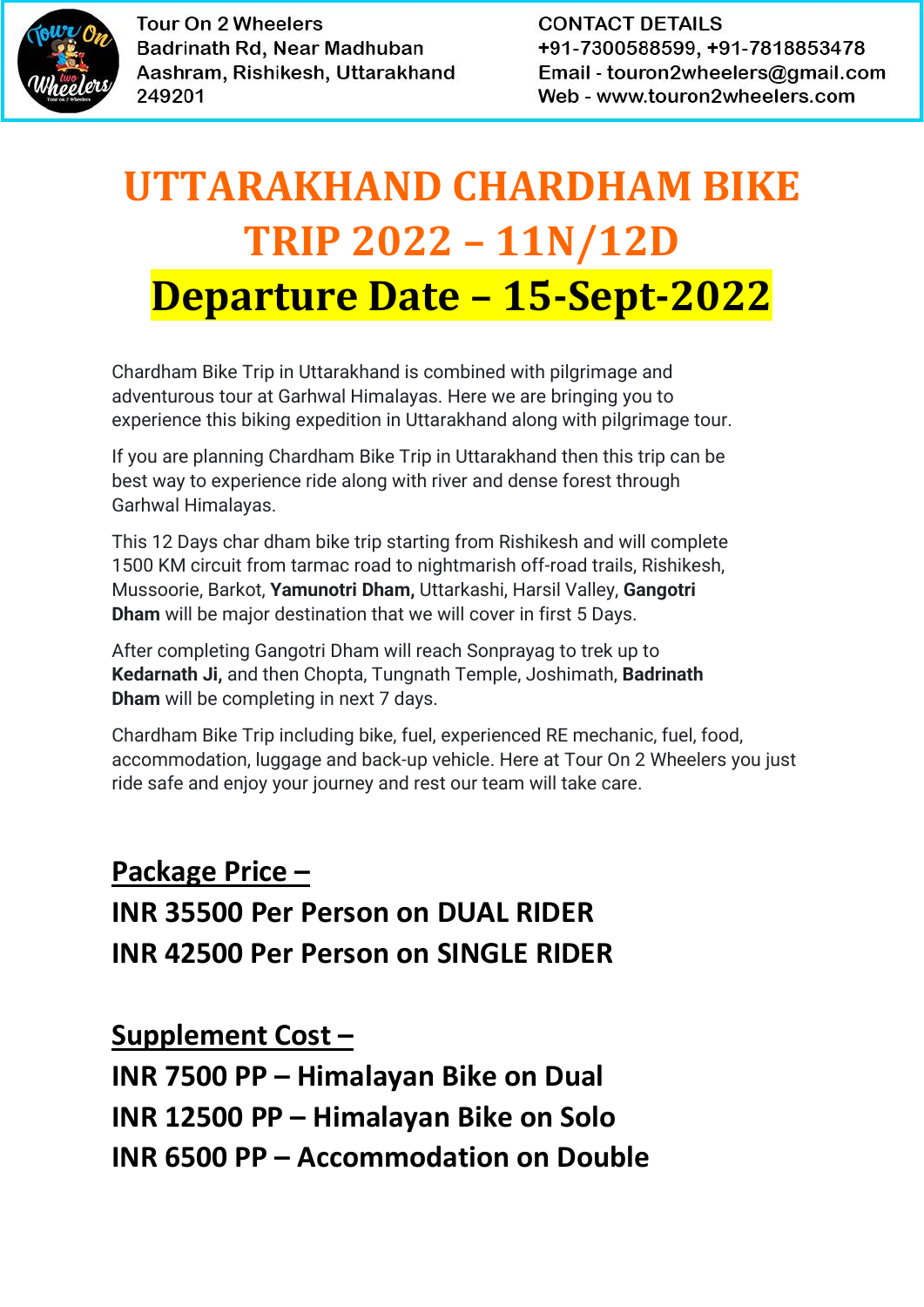

**CONTACT DETAILS** +91-7300588599, +91-7818853478 Email - touron2wheelers@gmail.com Web - www.touron2wheelers.com

### **Package Short Itinerary –**

- Day 01 Arrival at Rishikesh and stay at hotel
- Day 02 Rishikesh to Barkot/Jankichatti and stay at hotel
- Day 03 Barkot/Jankichatti to Yamunotri Dham and back to Barkot/Jankichatti and Stay at hotel
- Day 04 Barkot/Jankichatti to Harsil Valley and stay at Homestay/Camps
- Day 05 Harsil Valley to Gangotri Dham to Uttarkashi and stay at hotel
- Day 06 Uttarkashi to Sonprayag and Stay at Hotel
- Day 07 Sonprayag to Kedarnath Dham and stay at Camps/Dormitory (Trek Day)
- Day 08 Kedarnath Dham to Sonprayag and Ride to Chopta and Stay at Camps
- Day 09 Chopta to Tungnath Temple (Trek) and back Chopta and Stay
- Day 10 Chopta to Badrinath Dham and stay at Homestay/hotel
- Day 11 Badrinath to Rishikesh and Stay at Hotel
- Day 12 Check out and Trip ends

### **Trip Photos**

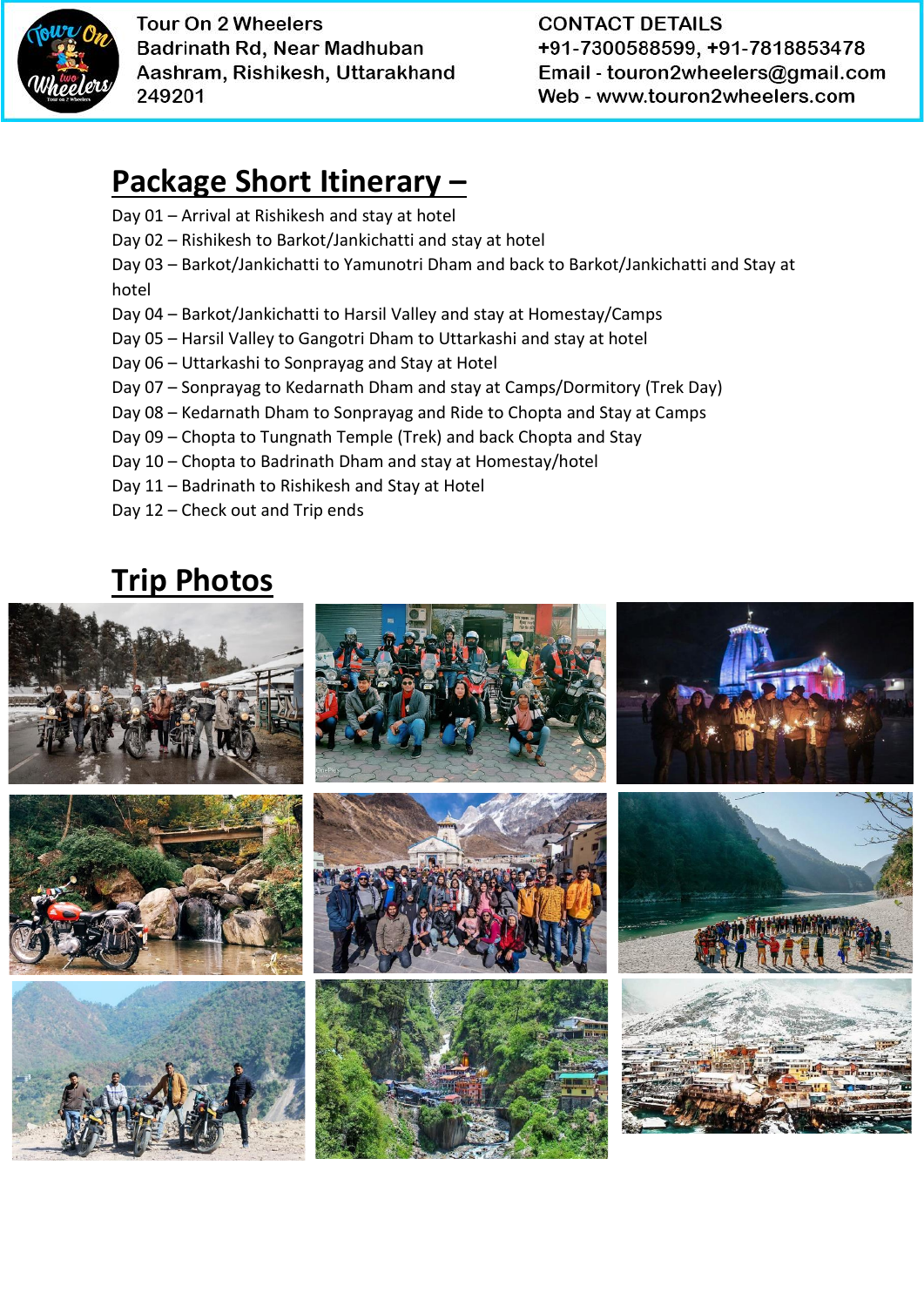

**CONTACT DETAILS** +91-7300588599, +91-7818853478 Email - touron2wheelers@gmail.com Web - www.touron2wheelers.com

# **DETAILED ITINERARY**

#### **Day 01 – Arrival at Rishikesh**

Arrival at Rishikesh, reach at hotel location in Rishikesh at 11 AM.

Check into hotel and leisure your time and have lunch at 2 PM.

After lunch will have briefing session about trip and route at 3 PM

After this you can go to explore Rishikesh city, Ramjhula, Jankijhula, Parmarth Niketan Ganga Aarti

Later that come back to our campsite/hotel have dinner and stay overnight.

#### **Day 02 – Rishikesh to Barkot (170 KM | 7-9 Hours | 1220 M)**

Morning at Rishikesh, have breakfast pack your bags and keep them into vehicle and kick your bikes to start ride.

Around 8 Am will leave from Rishikesh, this 170 Km ride will go through Dehradun, Mussoorie.

Will have stop at Kempty fall where you can visit Kempty fall (1 Hour Stop).

Later will start again and cross Yamuna Bridge that will take us to Barkot along with Yamuna Bridge.

On the way to Barkot after Yamuna Bridge will have lunch and start again to reach Barkot before sunset.

Reach Barkot hotel and check into your rooms and leisure your time and evening tea.

After evening tea will discuss next day plan and later that have dinner and stay overnight.

#### **Day 03 – Barkot to Yamunotri Dham to Barkot (50 KM | 1-2 Hours | 3295 M | 06 KM Trek)**

Good morning at Barkot, this day gonna be start early in the morning at 5 AM.

Have morning tea and start ride to Jankichatti and park your bikes there.

Will have breakfast and Jankichatti and start trek to Yamunotri Dham, there you can go by walk or you can take horse ride to reach temple (On your cost).

After reaching to temple will spend 2 Hours around the temple.

Around 12 PM will start our trek to back to Jankichatti have lunch enroute.

As we reach Jankichatti will rest there and start ride back to Barkot, reach hotel and leisure your time. With evening tea will discuss next day plan and after that have dinner and overnight stay.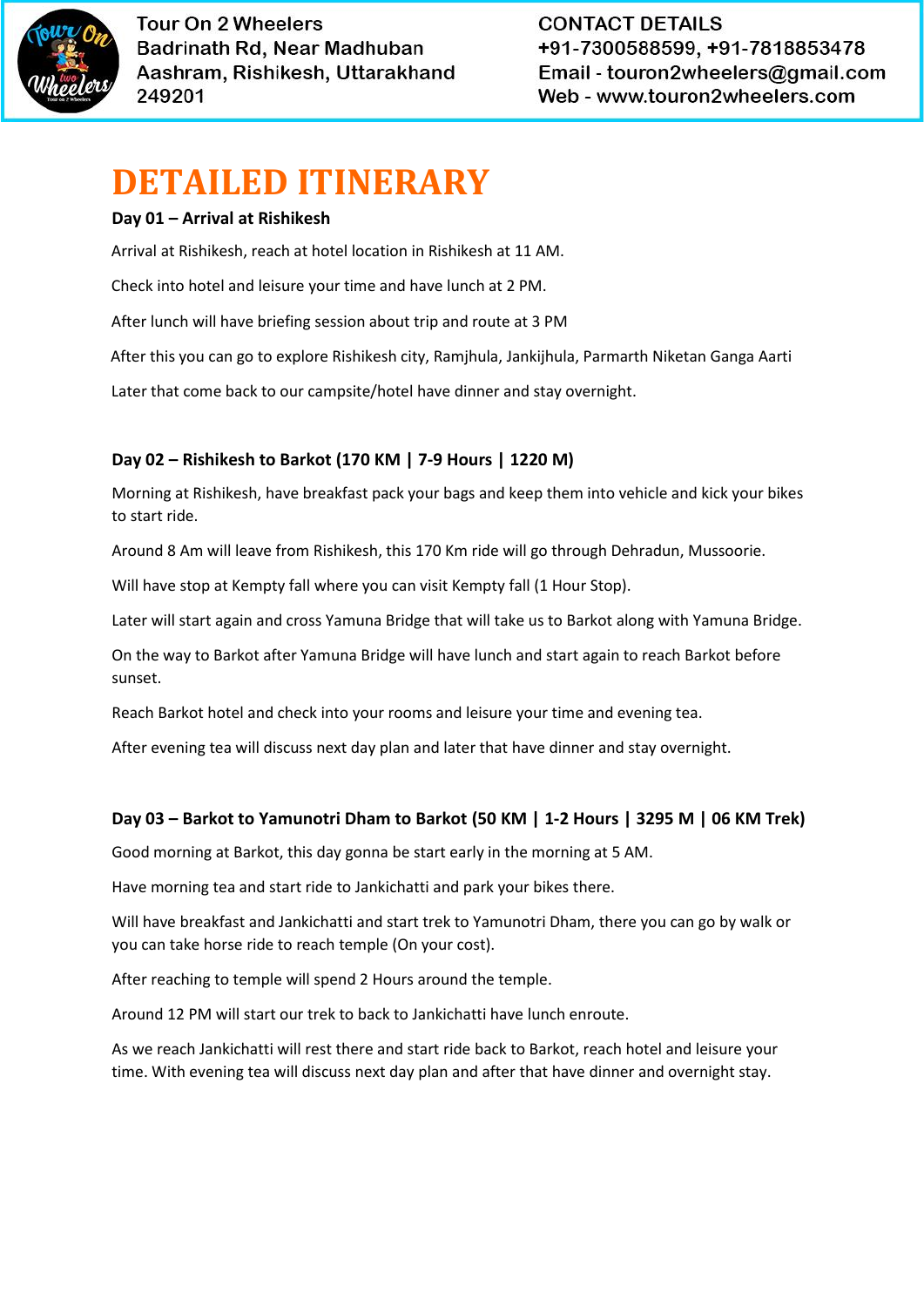

#### **Day 04 – Barkot to Harsil Valley (160 KM | 6-8 Hours | 2745 M)**

Good morning at Barkot, get up early in the morning at 6 AM back your bags and put them into vehicle, have breakfast and start your ride to Harsil Valley.

On day 04 will reach Harsil valley via Uttarkashi, this day will start our ride at 8 Am after breakfast.

Reach Uttarkashi around 12 pm, visit Kashi Vishwanath Temple and have lunch.

Around 1:30 Pm will start our ride again toward Harsil Valley, this route is single lane route and distance of 80 KM we have to cover before sunset.

As we reach Harsil valley check into our homestay and have evening tea and leisure your time.

Before dinner will discuss next day plan and overnight stay.

#### **Day 05 – Harsil Valley to Gangotri Dham to Uttarkashi (150 KM | 6-8 Hours | 3415 M)**

Good morning at Harsil Valley, wake up early in the morning enjoy the beauty around.

Have breakfast, pack your bags load it into the vehicle and start ride toward Gangotri Dham.

As we reach there, visit main temple of Gangotri Dham and explore around the places or you can dip into the river. Here we will spend around 2 hours and later start ride again toward Uttarkashi.

Reach Uttarkashi before sunset and check into hotel leisure your time with evening tea along with briefing session of next day.

Have dinner and overnight stay.

#### **Day 06 – Uttarkashi to Sonprayag/Rampur (220 KM | 08-10 Hours | 1830 M)**

Good morning at Uttarkashi, this day we will start early because we will ride through dense forest and single lane road ups and down through mountain.

Get up early in the morning at 5 AM have morning tea and breakfast. Pack your bags put them into luggage vehicle and start ride at 7 AM in the morning.

Starting our ride from Uttarkashi through Ghansali Tehri and will connect after Tilwara on Kedarnath highway. And here will have Lunch break and start again for Songprayag.

After reaching Sonprayag, check into hotel leisure your time and come for evening tea with next day plan discussion session. Later that have dinner and overnight stay.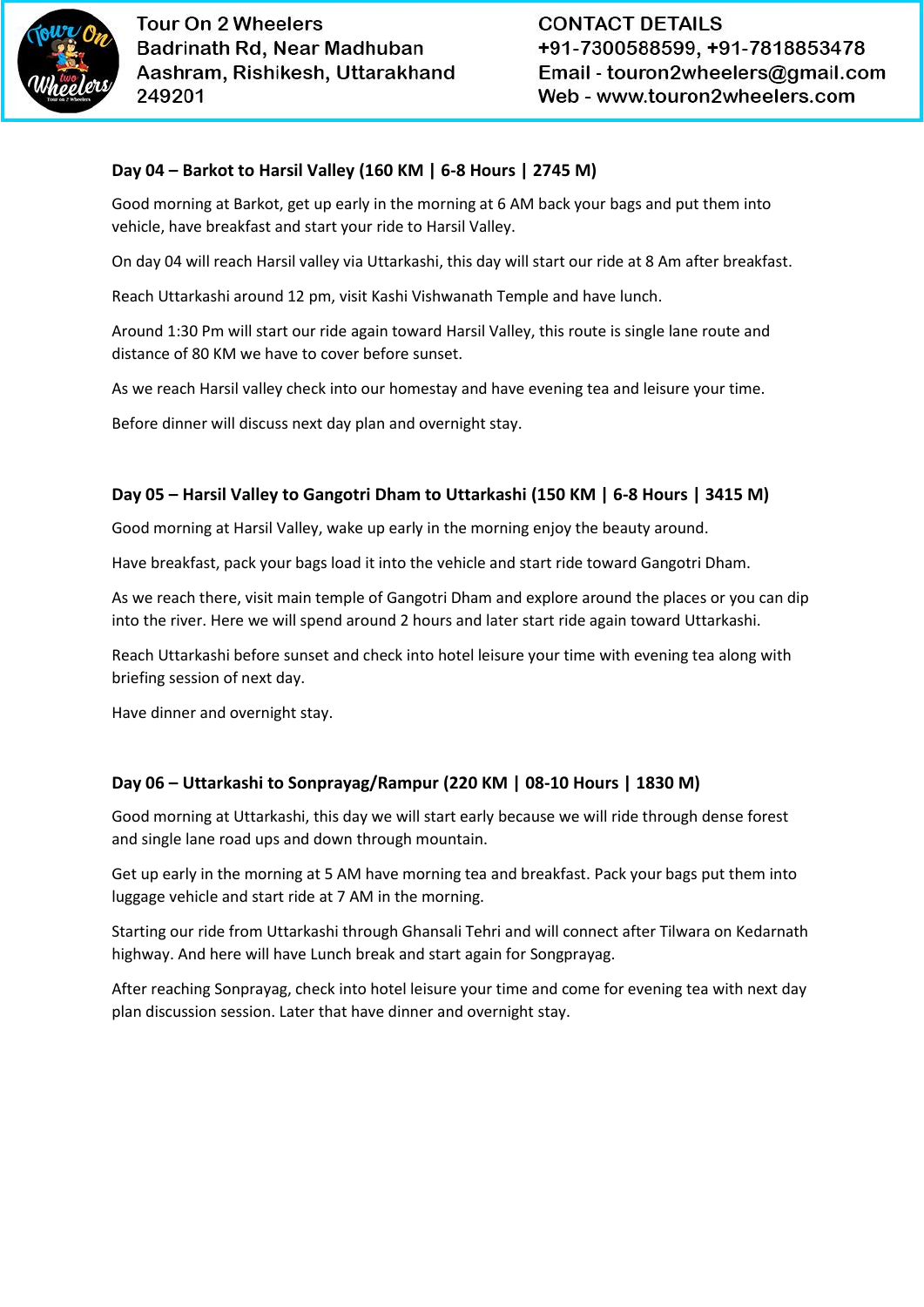

#### **Day 07 – Sonprayag/Rampur to Kedarnath Dham (18 KM Trek | 08-10 Hours | 3850 M)**

Good morning at Sonprayag, from here we need to start early in the morning around 5 AM.

Get up early in the morning have morning tea and pack your bags keep them into vehicle and start your day with short ride with local taxi from Sonprayag to Gaurikund, have breakfast and Gaurikund.

After breakfast at Gaurikund start your trek and before starting your trek you can take horse ride up to Kedarnath ji (at your cost).

This trek can take around 08-10 hours but for first timer it can take more, so make sure you are fit enough to trek.

Will continuously take rest break after every 2-3 Km and will have lunch enroute.

After reaching Kedarnath ji check into your rooms get freshen up and come for evening aarti. Attend aarti. Later that have dinner and overnight stay.

#### **Day 08 – Kedarnath Ji Darshan to Sonprayag to Chopta (18 KM Trek | 05-07 Hours | 2608 M | 80 KM Ride)**

Good morning at Kedarnath Valley, come early to visit into temple and darshan of Baba Kedarnath Ji.

After darshan, have breakfast and start your trekking down toward Sonprayag and have lunch at Sonprayag.

We will start around 09 AM from kedaranth ji to Sonprayag and reach around 2 PM at sonprayag and have lunch and start your ride toward chopta at 3-4 PM.

Reaching chopta wil low network zone, electrified only with solar energy. Check into our camps and leisure your time.

Come for dinner and discuss next day plan and stay overnight at Chopta Valley.

#### **Day 09 – Chopta to Tungnath Temple (04 KM Trek | 02-04 Hours | 3680 M)**

Good morning at Chopta Valley, today is your rest day at Chopta and other option that you can visit Tungnath Temple by walking of 04 Km from Chopta trekking point.

Get up, have breakfast rest or go for Tungnath trek and come back to Campsite and leisure your time.

In the evening with bonfire with light music have evening tea and enjoy your time along with that will discuss next day plan.

Later that have dinner and overnight stay at Chopta Camps.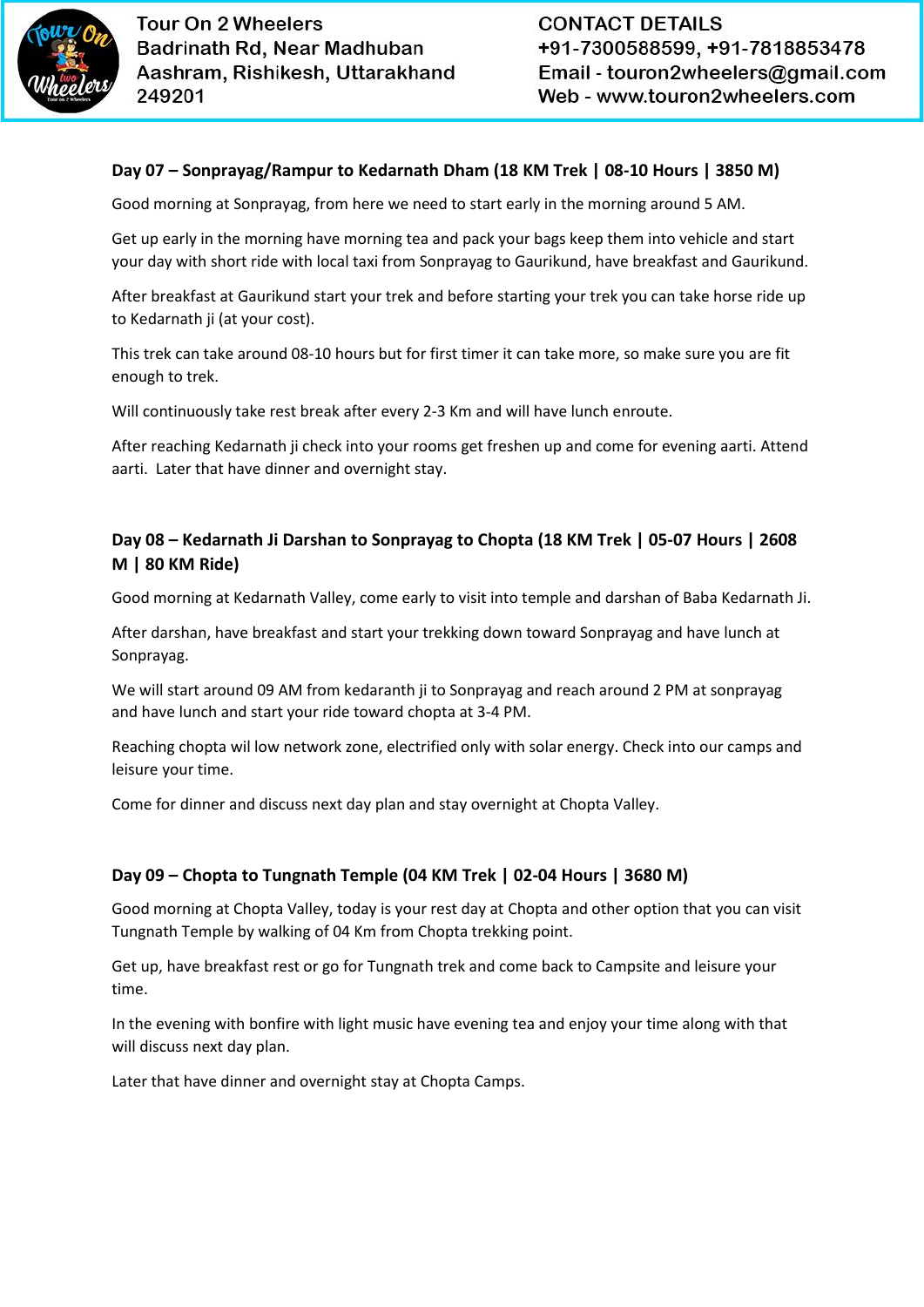

#### **Day 10 – Chopta to Badrinath Dham (180 KM | 06-08 Hours | 3300 M)**

Good morning at Chopta have morning tea with Chaukhamba Peaks view and have your breakfast.

After breakfast pack your bags and put them into luggage vehicle and start ride toward Badrinath Dham.

This ride to Badrinath dham will go through Gopeshwar, Chamoli and Joshimath. At joshimath we will visit Narsimha Temple and have lunch and start again.

After reaching Badrinath Dham check into our rooms and leisure your time with evening tea.

In the evening you can visit temple and around the places. Come back to hotel and have dinner, overnight stay.

#### **Day 11 – Badrinath Dham to Rishikesh (300 KM | 09-11 Hours)**

Good morning at Badrinath Dham, get up early in the morning 4 AM and visit temple for Darshan.

Come back to hotel, have breakfast leave for mana village (The last village for India).

And later that we will start our ride for Rishikesh at 9 AM in the morning from Badrinath Dham.

This 300 KM journey will go through Joshimath, Rudraprayag, Srinagar and Devprayag. At Srinagar will have lunch and start again from there.

After reaching Rishikesh check into hotel and leave the bikes, leisure your time.

Have dinner and overnight stay.

#### **Day 12 – Departure Day from Rishikesh**

Good morning at Rishikesh, this is our last day of the trip. At 11 will check out from hotel and you can leave for your destination.

On this day you can explore Rishikesh market, and can-do River rafting (at your cost) and other adventure activities.

Trip ends with happy and beautiful memories.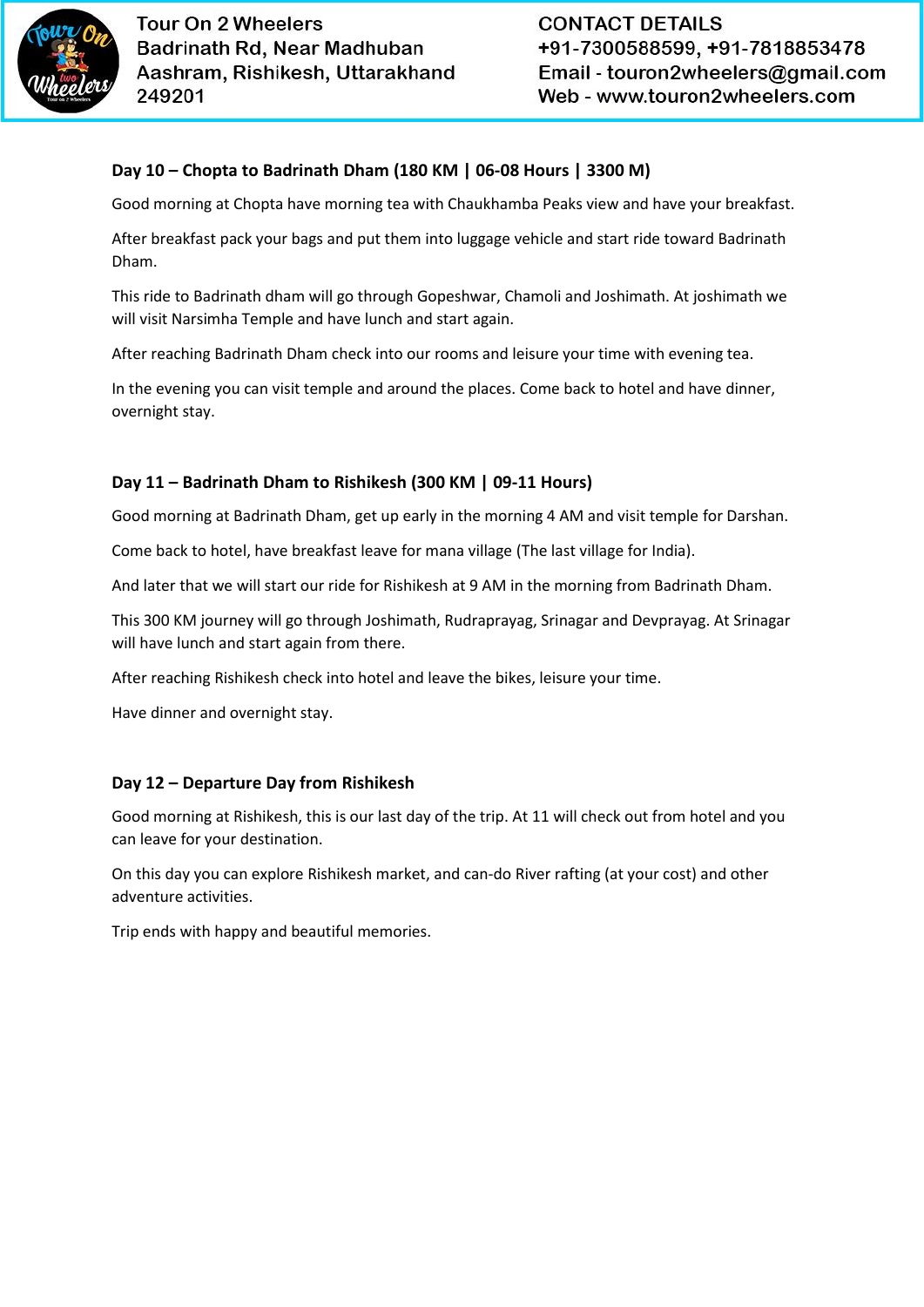

**CONTACT DETAILS** +91-7300588599, +91-7818853478 Email - touron2wheelers@gmail.com Web - www.touron2wheelers.com

### **Package Inclusions:**

Bike, fuel, mechanic, and basic repair kit (Clutch wire, break ped, acc. wire,) Accommodation (Triple/Quad Sharing) Hotel/Homestay/Camps/Dormitory Food (Breakfast, Lunch, Evening Tea, Dinner) all will be vegged and local food Luggage Vehicle (Emergency use for passenger only) 01 Back up rider and Tour Leader Helmet for both rider and pillion

### **Package Exclusions:**

Security deposit of bike i.e., INR 5000/- Any kind of travel insurance Any kind of personal expanse Any adventure activity Any kind of bike damage charge Any extra expense coming due to change in weather, unavoidable circumstances, road blockage or any natural calamity.

### Cancellation Policy

No cancellations will be taken over call or whatsapp msg. Please reply to the email of payment receipt that you have received at the time of booking.

Free Cancellation upto 35 days before the departure date

34 Days to 25 days of Departure date. 10% of total Trip cost along with the booking amount will be charged as cancellation fee.

24 Days to 18 Days of Departure date. 25% of the total trip cost along with the booking amount will be charged as a cancellation fee.

17 Days to 10 Days of Departure date. 50% of the total trip cost along with the booking amount will be charged as a cancellation fee.

10 Days to 6 Days of Departure date. 75% of the total trip cost will be charged as cancellation fee.

6 Days to Trip Departure date. 100% of the total trip cost will be charged as a cancellation fee.

No Show. No refund.